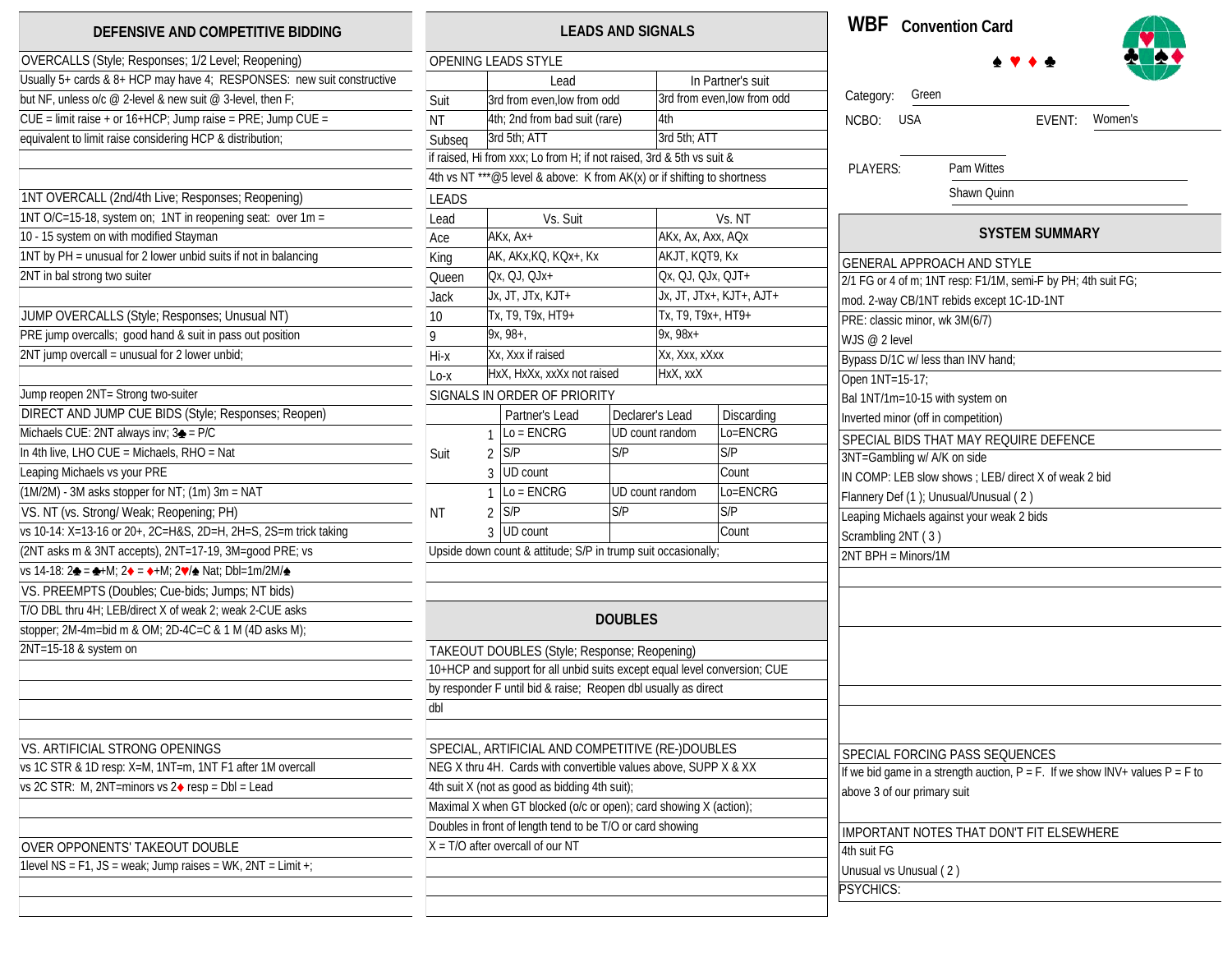| $\frac{N}{G}$          | $\mathbf 0$<br>R.<br>$\mathsf{L}_\mathsf{C}$<br>$\mathbb{N}$ R<br>$F P$ <sup>0 D</sup> <sub>S</sub> | NEG.<br>DBL<br><b>THRU</b> | <b>DESCRIPTION</b>                   | <b>RESPONSES</b>                                           | <b>SUBSEQUENT ACTION</b>                                                                                                                               | <b>PASSED HAND</b><br><b>BIDDING</b>              |
|------------------------|-----------------------------------------------------------------------------------------------------|----------------------------|--------------------------------------|------------------------------------------------------------|--------------------------------------------------------------------------------------------------------------------------------------------------------|---------------------------------------------------|
| 10                     | $\overline{3}$                                                                                      | 4                          | 10-21 HCP                            | response may be light; 1NT=8-10, 2NT=FG; 3M=Nat, NF        | 1m-1M-1NT then (2C -> 2D, 2D=FGCB, Jump= NAT & F,                                                                                                      | 1m-1M-1NT or 1m-1H-1S                             |
|                        |                                                                                                     |                            |                                      | 3NT=15-17; bypass D w/less than INV val; Inverted minor;   | After 2NT rebid, transfers                                                                                                                             | then $2D=1$ rd $F$ , $2C \rightarrow 2D$          |
| $1\bullet$             | $\overline{3}$                                                                                      |                            | $40$ 10-21 HCP                       | 1NT=6-10, 2nt= 11-12; 3M SPL; 3NT = 13-15                  | same as above                                                                                                                                          |                                                   |
|                        |                                                                                                     |                            |                                      | response may be light;                                     |                                                                                                                                                        |                                                   |
| 17                     | 5                                                                                                   |                            | 4VD 10-21 HCP, occasionally 4        | 1NT=F1; 2NT=Jacoby; 3M = Mixed; SPL, roughly 11-14         | 1H-1NT-2S-2NT->3C; 1H-1NT-3S=1633, 1. 1NT-3NT19HCP & semi-solid suit; self                                                                             | 2NT= minors, 1NT=semi-F;                          |
|                        |                                                                                                     |                            | cards in 3rd or 4th seat             | Inv Jumps at 3 level 3D = LRI                              | SPL; 1H-1NT-2C-2S = some good hand2NT asks, 3→ str → raise, 3♥ LR                                                                                      | 2-way FIT Drury ; mixed<br>jump raise; 3C(D)= INV |
| 1≜                     |                                                                                                     |                            | $4\ntriangleright$ same              | Same as $1\blacktriangleright$ : 2S = PRE                  |                                                                                                                                                        |                                                   |
| 1 <sub>NT</sub>        |                                                                                                     |                            | +2 $\triangle$ 15 - 17 HCP, balanced | STAY, JTB, 3M=short, Texas Trans & after STAY              | 1NT-2C-2M: 4C=Bal Quant w/o 2/3 trump honors, 4D=Bal Quant w/ 2/3 trump honors,                                                                        | NEG DBL of 2S or higher                           |
|                        |                                                                                                     |                            |                                      | 4 suit xfers; step 2 accepts                               | 3OM=Fit + UNK SPL mild+ slam int                                                                                                                       | UPH or PH;                                        |
|                        |                                                                                                     |                            |                                      | LEB;2S=D or C&D (weak)                                     |                                                                                                                                                        |                                                   |
| $2\blacktriangleright$ |                                                                                                     |                            | 22+ HCP if balanced                  | 2D waits, then cheaper $m = xx$ neq; $2M=5+card$           | 2C-2D-3NT=22 HCP w/6 card m                                                                                                                            | /interference:                                    |
|                        |                                                                                                     |                            | 81/2 tricks if rebid M               | suit & values; 3m tends to be 6+card suit & valu           | 2C-2D-2H->2S, then 2NT = 24-26 HCP(); 2NT-3S relay to 3NT, then ()                                                                                     | X=Penalty 2C-                                     |
|                        |                                                                                                     |                            | 91/2 tricks if rebid m               | es; modified Kokish(4), 3S->3NT = 1 or 2 minor(s) slam try | JTB&Texas/2NT; 2→ 2→ 3M = 4M+ and longer →                                                                                                             | 2NT rebid or 4x1                                  |
| $2\bullet$             |                                                                                                     |                            | 4-10 HCP, 6 cards                    | 2NT invites 3NT; 3→ ART fg, 2M NF, 3M F                    | $4\clubsuit$ = Modifed RKC (5)                                                                                                                         |                                                   |
|                        |                                                                                                     |                            | occasionally 5 good                  |                                                            |                                                                                                                                                        |                                                   |
| $2\blacktriangledown$  |                                                                                                     |                            | 4-10 HCP, 6 cards                    | 2NT Ogust, 2M NF, 3NS F1                                   | $4\triangle$ = Modifed RKC (5)                                                                                                                         |                                                   |
|                        |                                                                                                     |                            | occasionally 5 good                  |                                                            |                                                                                                                                                        |                                                   |
| $2\blacktriangle$      |                                                                                                     |                            | 4-10 HCP, 6 cards                    | 2NT Ogust, 2M NF, 3NS F1                                   | $4\triangle$ = Modifed RKC (5)                                                                                                                         |                                                   |
|                        |                                                                                                     |                            | occasionally 5 good                  |                                                            |                                                                                                                                                        |                                                   |
| 2 <sub>NT</sub>        |                                                                                                     |                            | 19+-21 HCP                           | STAY, TRF@3 & 4 level; 3S->3NT minor(s) slam               | 3S->3NT then 4m NAT; 4M both minors FG                                                                                                                 |                                                   |
| 3 bids                 | $6+$                                                                                                |                            | classic, 3m                          | NS=F1; 4Cor4D/3C=4→ = Modifed RKC (5)                      |                                                                                                                                                        |                                                   |
| 3NT                    | $7+$                                                                                                |                            | Solid 7 card suit & 1 feature        | 4D asks short; 4C = PorC                                   | 3NT-4D-4H=H stiff, 4S=S stiff & 5m=om shortness, 4NT=no shortness                                                                                      |                                                   |
|                        |                                                                                                     |                            | $4th$ seat = to play                 | 4NT=bkwd, 4M & 5m = to play; 4D ask short                  |                                                                                                                                                        |                                                   |
| $4\spadesuit$          | $7+$                                                                                                |                            | PRE                                  |                                                            |                                                                                                                                                        |                                                   |
|                        |                                                                                                     |                            |                                      |                                                            |                                                                                                                                                        |                                                   |
| $4\bullet$             | $7+$                                                                                                |                            | PRE                                  |                                                            |                                                                                                                                                        |                                                   |
| 4M                     | $6+$                                                                                                |                            | PRE                                  | 4NT = RKCB; 4S/4H=nat; 5 level asking bid                  | <b>HIGH LEVEL BIDDING</b>                                                                                                                              |                                                   |
| 4NT                    | $7+$                                                                                                |                            | Solid suit opening 5m                |                                                            | RKCB: cheapest non-trump suit asks queen, bid 1st K held with<br>O,return to trump suit w/o, bid NT w/ Q & no king; Super Gerber<br>$(5C)$ ; 4 of same |                                                   |
| 5m                     | $7+$                                                                                                |                            | Broken suit                          |                                                            | or kings); Exclusion RKCB; DOP1; DEPO; QUANT 4S & 4NT 4 $\triangleq$ is mild try                                                                       |                                                   |
| 5M                     | $6+$                                                                                                |                            | Missing AK of trump                  | slam try asking for 1 or 2 top honors                      |                                                                                                                                                        |                                                   |
|                        |                                                                                                     |                            |                                      |                                                            |                                                                                                                                                        |                                                   |